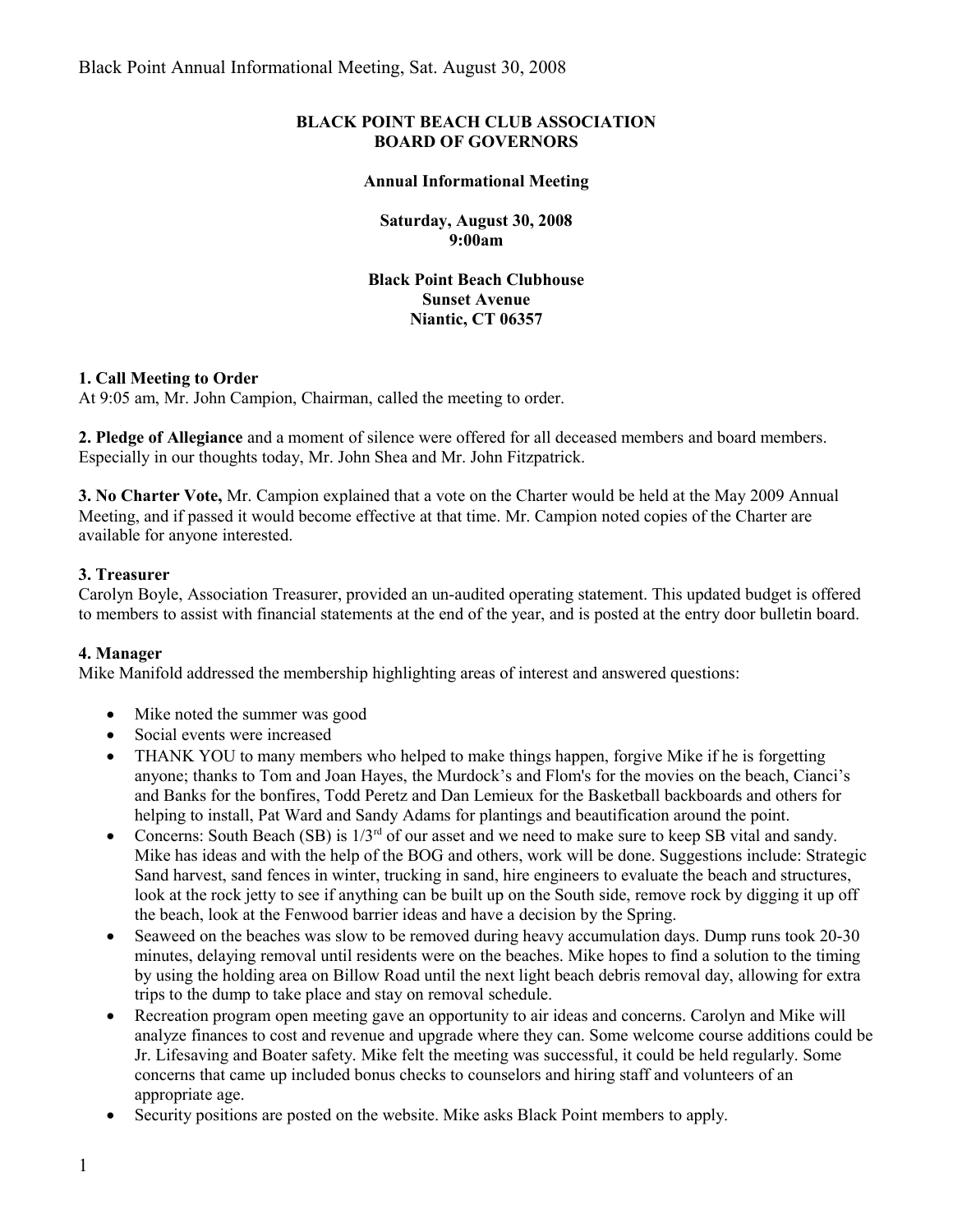- Kayak dock endangered species has been filed with the DEP. The Board's Capital Improvement Committee will see this through with hope for an early spring decision and dock installation. They looked at docks samples in Old Lyme. Currently there is a demo dock at the boat ramp. Members are invited to take a look at the stable, light filtering floating dock.
- Tennis is ok.
- Estimates requests are out for new and/or re-aimed lighting at the basketball courts.
- Member offered comment to Thank Mike for a magnificent job.
- Next year Mike plans to hire a larger crew to clean the grounds and the Clubhouse.
- Bill Greenwood, Whitecap Road, suggested this as employment for Black Pointers.
- Bill Bayne, Osprey Road, South Beach comments, Boat beach is used as beach entry for the little kids and dock jumping for the older children. The beach is not usable. He asked when do we expect a response and how can members help? Mr. Manifold, noted members can attend any of the board meetings and give comments and become involved. It was suggested a neighborhood committee would be helpful in the SB area.

Jim Moffett, asked about the SB study during the pier project and if it included the problem? It was noted to be discussed later and would be addressed.

Ray Candlish, Cottage Lane, asked if no one in Black Point has inquired about the security positions. Mike said no locals had applied and the jobs had to be sourced out.

Jane McLane, 24 Sea View Ave., has a sign-up sheet for information on the kayak docks and has offered to volunteer and help coordinate any kayak related efforts.

Cathy Cianci, East Shore Drive, after 56 years, questions the depth of sand across the beaches? She had more sand in previous in years and judged by the height at her sea wall.

Bob Murdock, East Shore Drive, noted there is a drop in sand of 1-2 feet over the past 2 years. Does harvesting support re-distribution of sand?

Susan Daly, Brightwater Road, said she'd volunteer to be on a committee to work on SB. She has observed the tractors are too small to do much work and that the beach work timing could be shifted to also so SB first on some days. Mrs. Daly stated the lines and floats were not good this year and that she would like to see jobs go to Black Pointers.

Mary Collins, Sea Crest Ave, asked if security positions were open to girls. Answered, yes, please ask them to apply.

Mr. Manifold having no further questions turned the meeting back to Mr. Campion.

## **5. Informational Items from the Board**

**To receive regular e-mail updates from Black Point, subscribe to the Black point Beach Club mailing list! Go to** <http://www.blackpointbeachclub.com/> **and click on the "subscribe box" at the home page.**

Mr. Campion noted the new wireless mics and thanked Mr. Phil Hagaman for the donation new speakers.

## **Capital Improvements, Mr. Dan Lemieux.**

Dan commented on the kayak dock and the removal history. He has received a vendor quote and has applied for the endangered species portion of the application, he expects to hear back from the DEP in approx. 30 days. Once this is done a  $2<sup>nd</sup>$  application will be put in for the ramp and floating dock to be installed.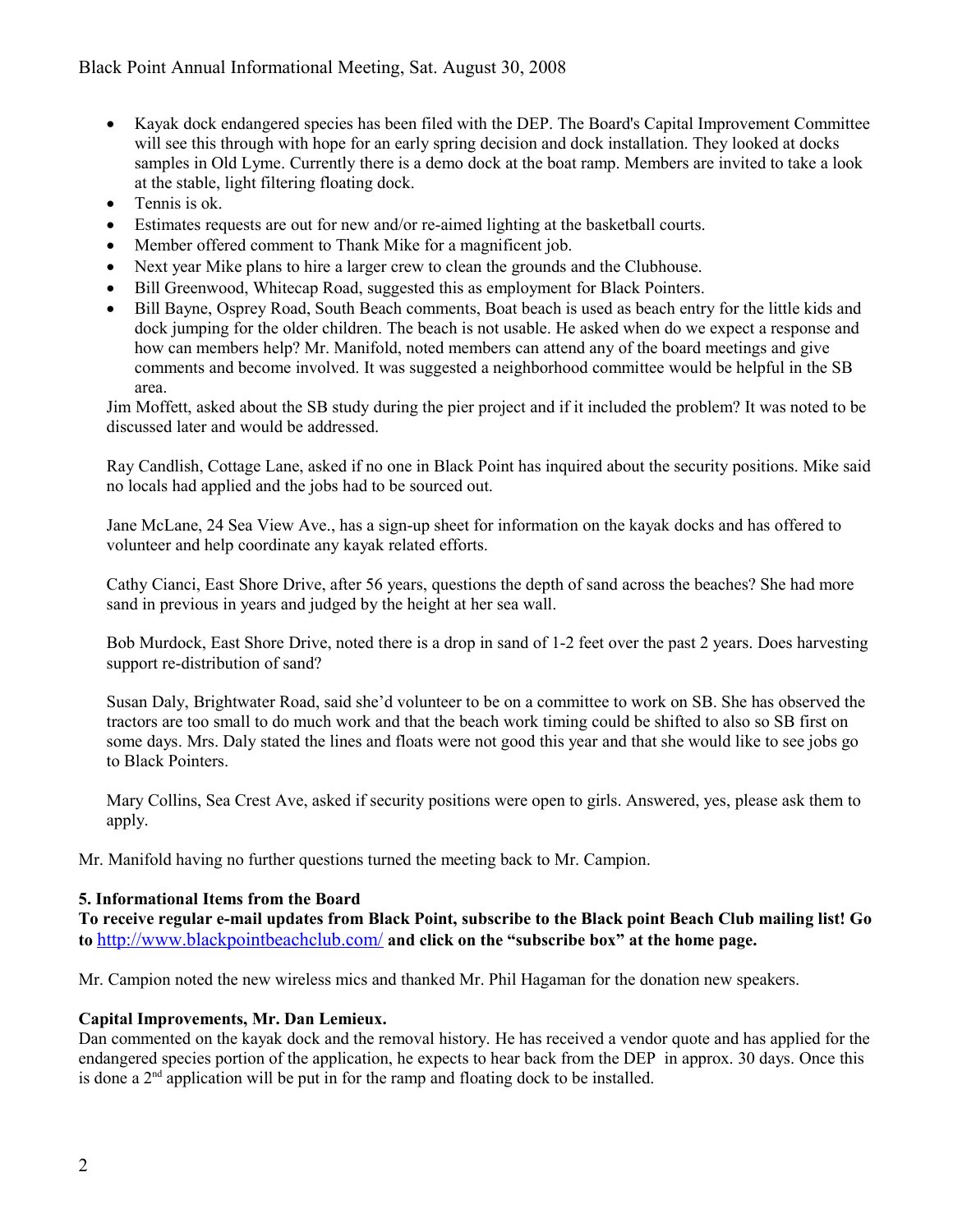Sharon Sklar, Sunset Ave, asked about parking. It was noted that no parking exists on Black Point Road and that the area is for drop-off and pick up only. Members may park at the club house; the closest Black Point owned area to the OBP launch site.

Gene Massey asked if a storage rack and any security system would be included and was answered that it will be part of the kayak launch.

Question asked if the BP dock is required to be accessible. Mr. Campion noted ADA accessibility does not apply for any of our docks.

# **Social, Mrs. Hayes**

Mrs. Hayes noted that the Murder Mystery dinner was sold out and a great success. She thanked Pete and Joann Diresta and the committee for all the work they did.

- Movies at the beach bought a new LCD projector and a new sound system. She mentioned that Mr. Hayes had run movies some 45 years and the program is still well received. The 6:30 program for younger children is at the club house and the 8:30 movie is at the beach. Next year Tom, Dan, Dara and Jordan will run the movies through the Rec program. Mr. +Mrs. Murdock helped by offering electrical and lights.
- The Pancake breakfast, hosted by Laura and Elliot Flom was great, next year they'll get help from the social committee.
- $\bullet$  Sept. 13, 2008 is the date for the Fall Social, cost is \$10.00 per person. Last year everyone had a great time. Lil and Rich Diachenko will handle cd's and music. Bring your own snacks and beverages and have fun with neighbors and friends!
- December 12th is the Christmas Carol Sing at main beach.
- Bocce court planning is happening with the men's club see John Campion or Pete Diresta.
- Jill Coscarelli has a "Dine Around" program she'd like to introduce next season. Keep an eye out for info.
- John Campion introduced the Men's Club. He noted that the men have some work to do to catch up with the 54 years that the Women's Club has been at Black Point. A sign up sheet is circulating, or please contact John if you are interested and did not get to the meeting. He introduced Pete Diresta who described the club as having a social focus and providing sweat equity to give back to the community.
- They are looking at a location somewhere on out property to place a bocce court. Some examples of use could be combined spaghetti supper and bocce game!
- Mrs. Hayes thanked Mr. Manifold and volunteers for their great work organizing the bonfires.

**Cahill Black Point Scholarship Fund** information will be on the website, please check for updates.

## Member questions:

John Sullivan, 28 Billow Road, asked if the board was looking at long term capital improvement to consider funding projects such as repair and maintenance to the black top tennis court.

Mr. Campion answered yes. We have a limited budget, in FY 08 it is \$20,000, for critical projects. We need to put more money aside to fund big items.

Mr. Gene Massey offered support for the idea.

Kim Craven, 46 East Shore Drive, asked if we have a fund reserve, Mr. Campion noted, yes, we have a fund balance.

Member questions were asked why we'd change the charter now. Mr. Campion noted that there have been a number of charter changes since it was written in 1931.

David Wallace, Cottage Lane, inquired about the charter language and making a change for 41 people.